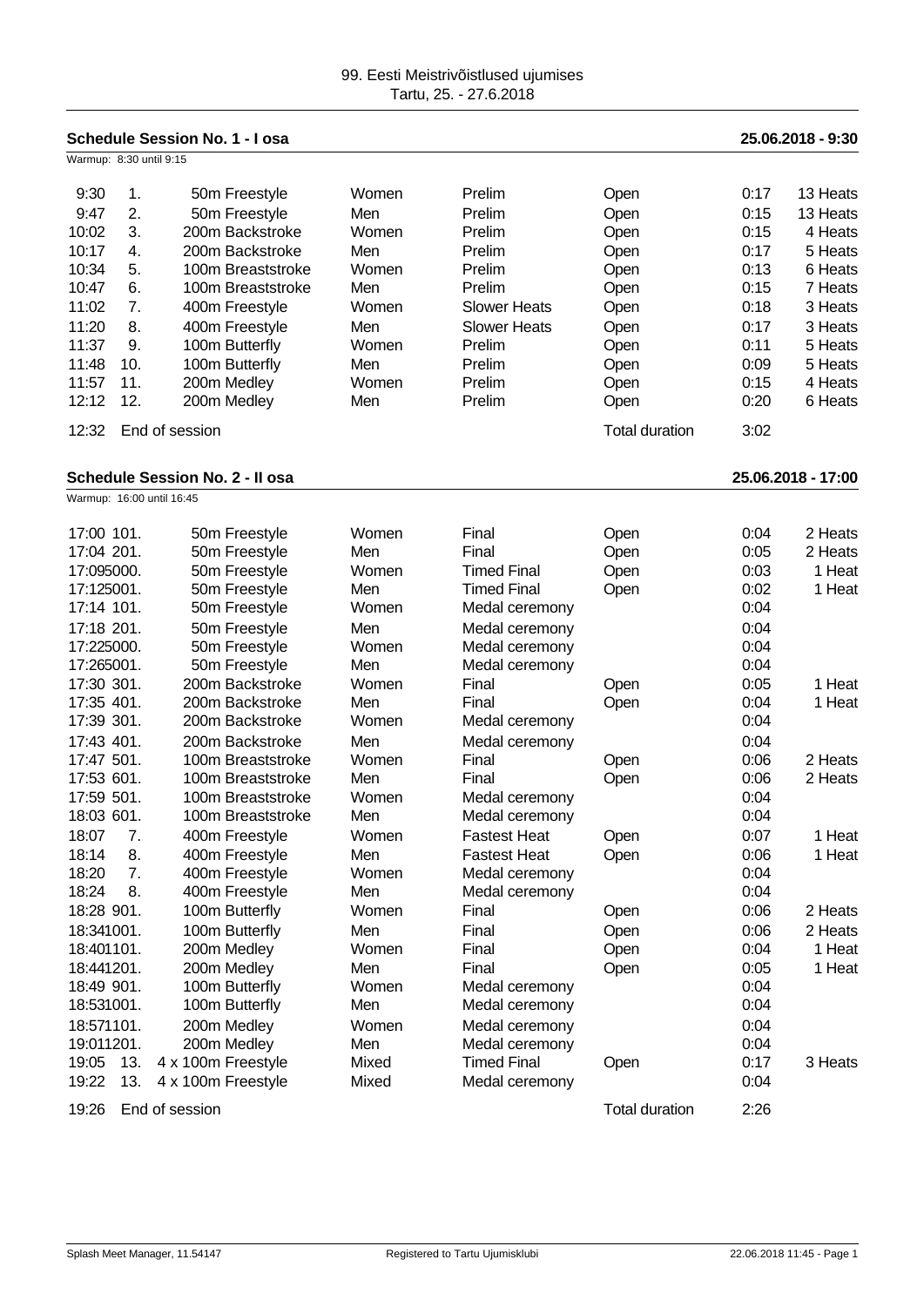| <b>Schedule Session No. 3 - III osa</b> |     |                                        |       |                     | 26.06.2018 - 9:30     |      |                    |
|-----------------------------------------|-----|----------------------------------------|-------|---------------------|-----------------------|------|--------------------|
| Warmup: 8:30 until 9:15                 |     |                                        |       |                     |                       |      |                    |
| 9:30                                    | 14. | 100m Freestyle                         | Women | Prelim              | Open                  | 0:21 | 11 Heats           |
| 9:51                                    | 15. | 100m Freestyle                         | Men   | Prelim              | Open                  | 0:23 | 13 Heats           |
| 10:14                                   | 16. | 50m Backstroke                         | Women | Prelim              | Open                  | 0:11 | 8 Heats            |
| 10:25                                   | 17. | 50m Backstroke                         | Men   | Prelim              | Open                  | 0:09 | 7 Heats            |
| 10:34                                   | 18. | 200m Breaststroke                      | Women | Prelim              | Open                  | 0:12 | 3 Heats            |
| 10:46                                   | 19. | 200m Breaststroke                      | Men   | Prelim              | Open                  | 0:15 | 4 Heats            |
| 11:01                                   | 20. | 200m Butterfly                         | Women | Prelim              | Open                  | 0:08 | 2 Heats            |
| 11:09                                   | 21. | 200m Butterfly                         | Men   | Prelim              | Open                  | 0:11 | 3 Heats            |
| 11:20                                   | 22. | 800m Freestyle                         | Women | <b>Slower Heats</b> | Open                  | 0:23 | 2 Heats            |
| 11:43                                   | 23. | 1500m Freestyle                        | Men   | <b>Slower Heats</b> | Open                  | 0:19 | 1 Heat             |
| 12:02                                   | 24. | 4 x 100m Medley                        | Women | <b>Timed Final</b>  | Open                  | 0:12 | 2 Heats            |
| 12:14                                   | 25. | 4 x 100m Medley                        | Men   | <b>Timed Final</b>  | Open                  | 0:15 | 3 Heats            |
| 12:29                                   | 24. | 4 x 100m Medley                        | Women | Medal ceremony      |                       | 0:04 |                    |
| 12:33                                   | 25. | 4 x 100m Medley                        | Men   | Medal ceremony      |                       | 0:04 |                    |
| 12:37                                   |     | End of session                         |       |                     | <b>Total duration</b> | 3:07 |                    |
|                                         |     |                                        |       |                     |                       |      |                    |
|                                         |     | <b>Schedule Session No. 4 - IV osa</b> |       |                     |                       |      | 26.06.2018 - 17:00 |
| Warmup: 16:00 until 16:45               |     |                                        |       |                     |                       |      |                    |
| 17:001401.                              |     | 100m Freestyle                         | Women | Final               | Open                  | 0:06 | 2 Heats            |
| 17:061501.                              |     | 100m Freestyle                         | Men   | Final               | Open                  | 0:05 | 2 Heats            |
| 17:115002.                              |     | 50m Backstroke                         | Women | <b>Timed Final</b>  | Open                  | 0:03 | 1 Heat             |
| 17:145003.                              |     | 50m Backstroke                         | Men   | <b>Timed Final</b>  | Open                  | 0:03 | 1 Heat             |
| 17:171401.                              |     | 100m Freestyle                         | Women | Medal ceremony      |                       | 0:04 |                    |
| 17:211501.                              |     | 100m Freestyle                         | Men   | Medal ceremony      |                       | 0:04 |                    |
| 17:255002.                              |     | 50m Backstroke                         | Women | Medal ceremony      |                       | 0:04 |                    |
| 17:295003.                              |     | 50m Backstroke                         | Men   | Medal ceremony      |                       | 0:04 |                    |
| 17:331601.                              |     | 50m Backstroke                         | Women | Final               | Open                  | 0:04 | 2 Heats            |
| 17:371701.                              |     | 50m Backstroke                         | Men   | Final               | Open                  | 0:05 | 2 Heats            |
| 17:421601.                              |     | 50m Backstroke                         | Women | Medal ceremony      |                       | 0:04 |                    |
| 17:461701.                              |     | 50m Backstroke                         | Men   | Medal ceremony      |                       | 0:04 |                    |
| 17:501801.                              |     | 200m Breaststroke                      | Women | Final               | Open                  | 0:05 | 1 Heat             |
| 17:551901.                              |     | 200m Breaststroke                      | Men   | Final               | Open                  | 0:05 | 1 Heat             |
| 18:001801.                              |     | 200m Breaststroke                      | Women | Medal ceremony      |                       | 0:04 |                    |
| 18:041901.                              |     | 200m Breaststroke                      | Men   | Medal ceremony      |                       | 0:04 |                    |
| 18:082001.                              |     | 200m Butterfly                         | Women | Final               | Open                  | 0:04 | 1 Heat             |
| 18:122101.                              |     | 200m Butterfly                         | Men   | Final               | Open                  | 0:04 | 1 Heat             |
| 18:16                                   | 22. | 800m Freestyle                         | Women | <b>Fastest Heat</b> | Open                  | 0:13 | 1 Heat             |
| 18:29                                   | 23. | 1500m Freestyle                        | Men   | <b>Fastest Heat</b> | Open                  | 0:20 | 1 Heat             |
| 18:492001.                              |     | 200m Butterfly                         | Women | Medal ceremony      |                       | 0:04 |                    |
| 18:532101.                              |     | 200m Butterfly                         | Men   | Medal ceremony      |                       | 0:04 |                    |
| 18:57                                   | 22. | 800m Freestyle                         | Women | Medal ceremony      |                       | 0:04 |                    |
| 19:01                                   | 23. | 1500m Freestyle                        | Men   | Medal ceremony      |                       | 0:04 |                    |
| 19:05                                   | 26. | 4 x 100m Freestyle                     | Women | <b>Timed Final</b>  | Open                  | 0:12 | 2 Heats            |
| 19:17                                   | 27. | 4 x 100m Freestyle                     | Men   | <b>Timed Final</b>  | Open                  | 0:17 | 3 Heats            |
| 19:34                                   | 26. | 4 x 100m Freestyle                     | Women | Medal ceremony      |                       | 0:04 |                    |
| 19:38                                   | 27. | 4 x 100m Freestyle                     | Men   | Medal ceremony      |                       | 0:04 |                    |
| 19:42                                   |     | End of session                         |       |                     | <b>Total duration</b> | 2:42 |                    |